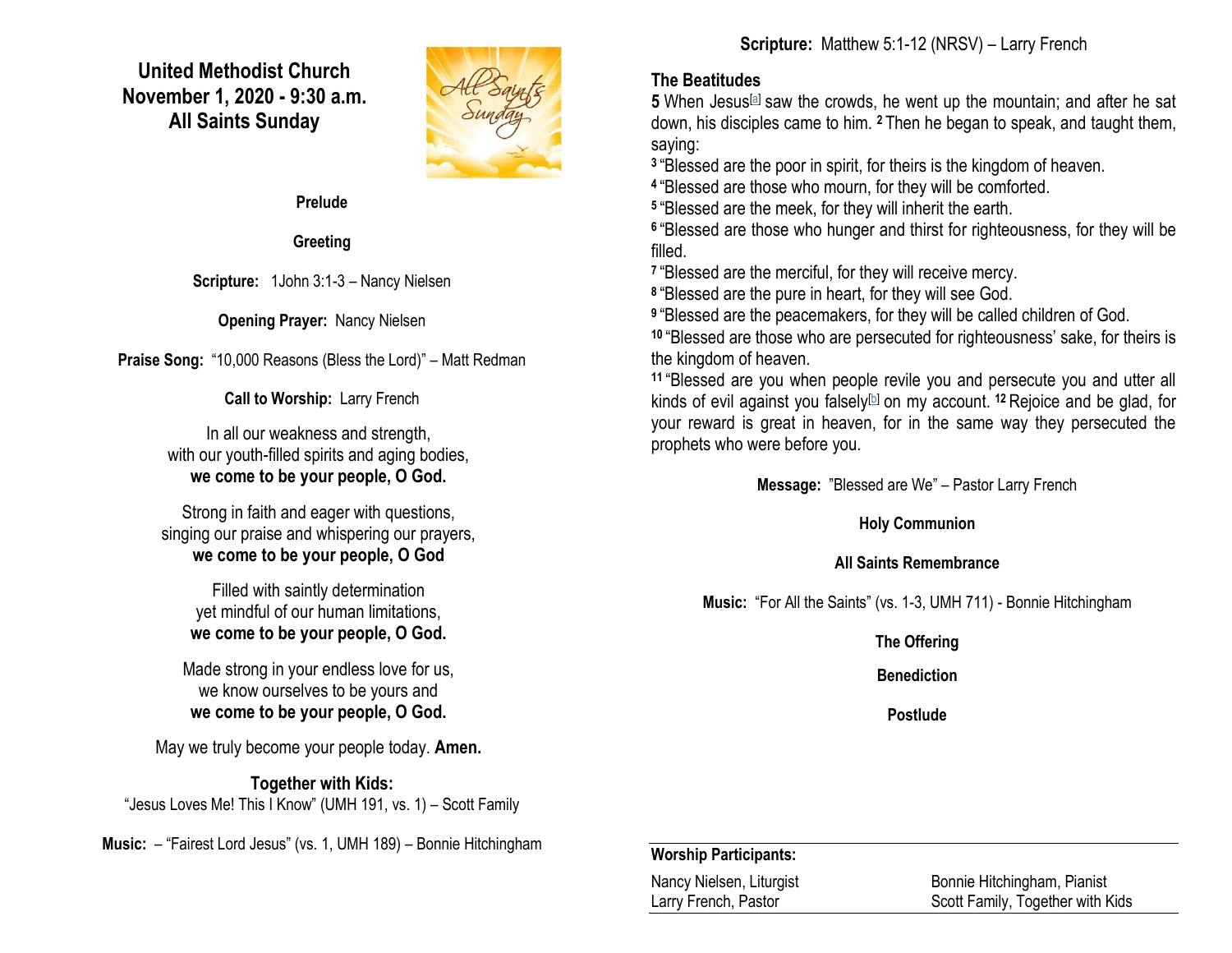# **Cedar Springs in Prayer**

#### **Names will remain on the prayer list for 1 month unless notified. Thank you.**

| <b>Members</b>           | <b>Friends</b>                                      | In Care Facilities    |
|--------------------------|-----------------------------------------------------|-----------------------|
| <b>Steve Mueller</b>     | Jonas Bulger                                        | The Brook of C.S.-    |
| Madeline Harvey & family | <b>Bill Rau</b>                                     | Albert & Frances Abel |
| Dan & Diane Christie     | Carol Zanto                                         | Phil & Bev Wesche     |
| Woody & Jan Avis         | Dale Waller                                         | Metron of C.S. -      |
| Wayne & June Price       | <b>Tim Price</b>                                    | Rose Hunter           |
| Gerry & Lois Collis      | <b>Randy Benedict</b>                               |                       |
| <b>Hal Ringler</b>       |                                                     |                       |
| Fred & Carollee Gunnell  |                                                     |                       |
| Bud & Helen Gambee       | Residents & employees of The Brook of Cedar Springs |                       |

| Kids Hope USA:                   | Mentors, Prayer Partners, and Students      |                                           |
|----------------------------------|---------------------------------------------|-------------------------------------------|
| In Our Country's Service:        |                                             |                                           |
| Jordan Ackerman                  | Aaron Burnside                              | <b>Tyler Hinton</b>                       |
| <b>Mitchell Phillips</b>         | Elisabeth Bullen                            | David Segard III                          |
| Nick Segard                      | Peter & Mikelle Noreen                      |                                           |
| Jenny Jo Collin (Mueller)        | Russell & Janet (Noreen) Scott-Evelyn, Noah |                                           |
| James & Jackie (Champion) Finley |                                             | Ben & Sarah (Noreen) Smith- Kate, Jessica |

# **Church News**

**Mission Offering for November** – Hand2Hand is in need of canned soup, individual cups of applesauce and puddings. Please feel free to drop off in the box in the Sanctuary on Sundays or drop at the office entrance door Tuesday, Wednesday or Thursdays from 9:00am-12:00pm. Contact the office if you have any questions.

**Veteran's Day -** If you have a picture you would like to send in to the church office of a Veteran we can honor – we would love to add them to our video. Please send photos with name and branch of military by Tuesday, November 3rd. Send to [office@cedarspringsumc.org.](mailto:office@cedarspringsumc.org)

**Building Use –** With the church entering Phase II of reopening, small church groups meeting for church related business will be allowed to meet in the Fellowship Hall as needed. Groups must contact the church office to be added to the calendar so that we can maintain our highest level of safety and cleaning. We will also continue to operate the Food Pantry as a "drive-thru" only pantry and want to ensure there are no issues with the space. Thank you everyone for working together to keep all safe.

#### **Subject: Meijer's Holiday Simply Give Campaign Kick-Off**

Meijer is launching the extended holiday *Simply Give* campaign to help replenish the shelves of our food pantry. The campaign will now run a total of ten weeks from the dates of **Now through Saturday, Jan. 2, 2021.** Our partnering Meijer store for this campaign is:

#### **Meijer Cedar Springs Location - 248 - SOLON TOWNSHIP**

During the campaign, we invite you to join our combined efforts to fight hunger by purchasing the \$10 *Simply Give* cards.

#### **Double Match Days Will Continue**

 During the fall campaign, the Double Match Days will be held on **Tuesday, Dec. 1, 2020 and Saturday, Dec. 12, 2020.**

 For every \$10 Simply Give card purchased on these dates, Meijer will provide an additional contribution of \$20, bringing the total to \$30 for a single customer purchase.

 Each purchase resulting from Double Match Days will be matched by Meijer up to a maximum amount of \$10,000 for the campaign. (Customer purchases of \$5,000 would be double matched by Meijer to a maximum amount of \$10,000 per pantry/campaign).

Food insecurity continues to be on the rise in the communities we serve, even more so during these uncertain times, which makes our commitment to the cause even more vital. Thank you for joining us as we work to fight hunger.

#### Greetings Church Family,

The theme for November's Stewardship Campaign is "Thanksgiving: A Month of Gratitude", and with this we will be focusing on being grateful for all that we have, even during a period of distress like we are all now experiencing. God has blessed us all in so many ways, and we are all called to be a blessing for others. We are going to set aside a whole month to focus on giving thanks for all that we have, and consider all the ways in which we can give of ourselves. I look forward to seeing how God works in our lives through this message of gratitude.

Peace and love to you all, Pastor Larry

# **Contact Information**

Pastor: Larry French (616) 551-9280 Pastor Email: [pastorlarryfrench@g](mailto:pastorlarryfrench@)mail.com Ministry Assistant: Jennifer August (616) 696-1140 Church Office Email: [office@cedarspringsumc.org](mailto:office@cedarspringsumc.org) Web: [www.cedarspringsumc.org](http://www.cedarspringsumc.org/)